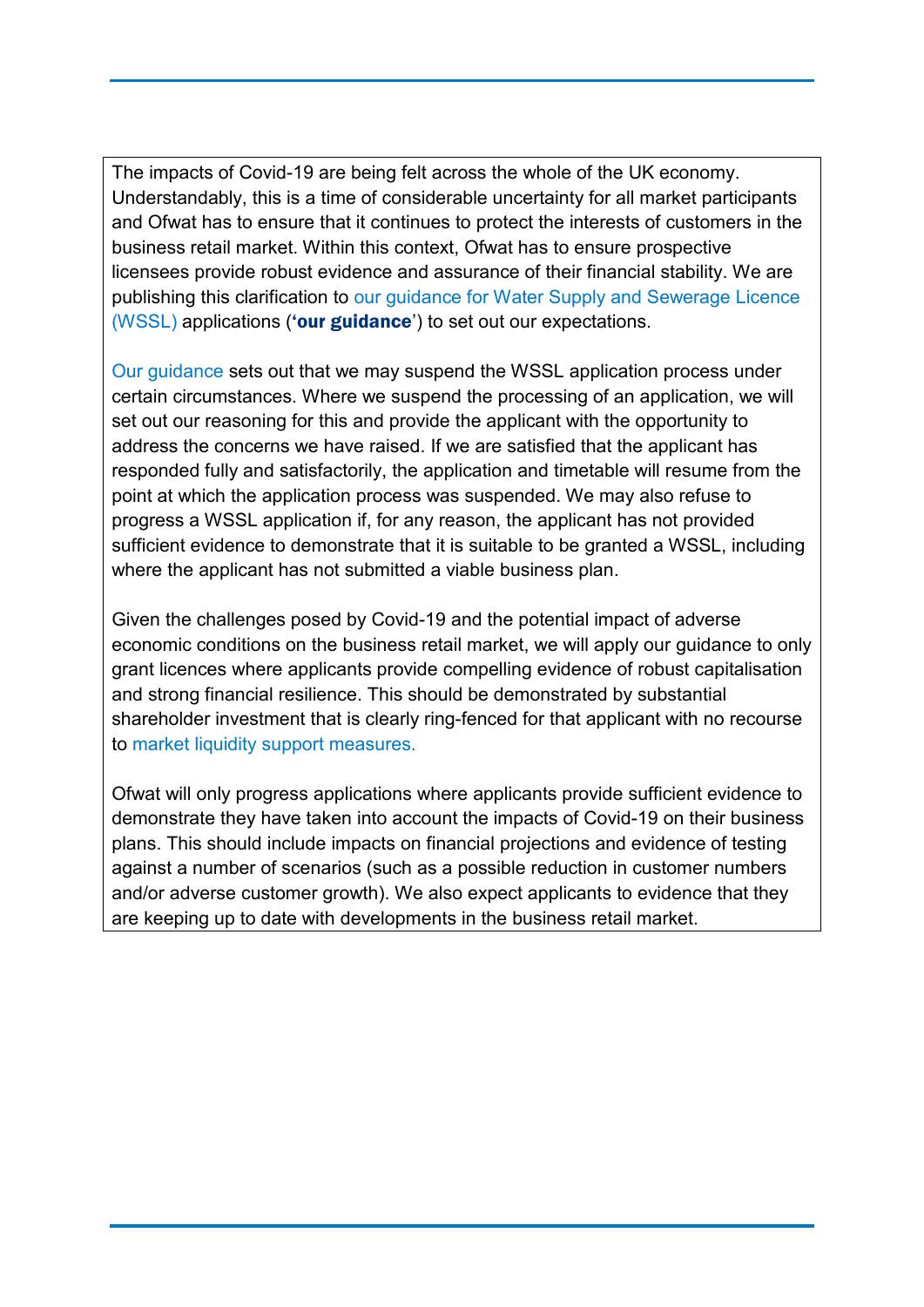

# Water Supply Licence and/or Sewerage Licence: application form, version 3

Applicants are required to complete this form when making an application for a water supply licence or a sewerage licence (as each of those terms is defined in the Water Industry Act 1991 (as amended)). Water supply licences and sewerage licences are referred to collectively as "WSSLs" in this form and "WSSL" means either a water supply licence or a sewerage licence as the context requires. Applicants seeking to apply for a WSSL with a retail authorisation that is limited to self-supply should read the related [guidance](https://www.ofwat.gov.uk/publication/application-guidance-water-supply-sewerage-licence-wssl-limited-self-supply/) and complete the separate [application form.](https://www.ofwat.gov.uk/publication/water-supply-licence-sewerage-licence-limited-self-supply-application-form-version-1/)

#### Section A: Applicant details

- Type of application
- Applicant details and contact details
- Information for consultation notice

#### Section B: Managerial competency

- Previous refusal or revocation of a licence
- Insolvency
- Fit and proper

#### Section C: Technical competency

- Knowledge of duties and eligibility of premises for switching
- Systems and procedures
- MOSL's process

#### Section D: Additional information

- Other supporting information
- Primary Charges payment
- Application fee

#### Section E: Enclosures

• Checklist detailing the enclosures required

#### Section F: Application declaration

| Please send your application to Ofwat using one of the contact details below: |                                       |  |
|-------------------------------------------------------------------------------|---------------------------------------|--|
| <b>Email</b>                                                                  | casemanagementoffice@ofwat.gsi.gov.uk |  |
| <b>Address</b><br>Case Management Office                                      |                                       |  |
|                                                                               | Ofwat                                 |  |
|                                                                               | <b>Centre City Tower</b>              |  |
|                                                                               | 7 Hill Street                         |  |
|                                                                               | Birmingham                            |  |
|                                                                               | <b>B54UA</b>                          |  |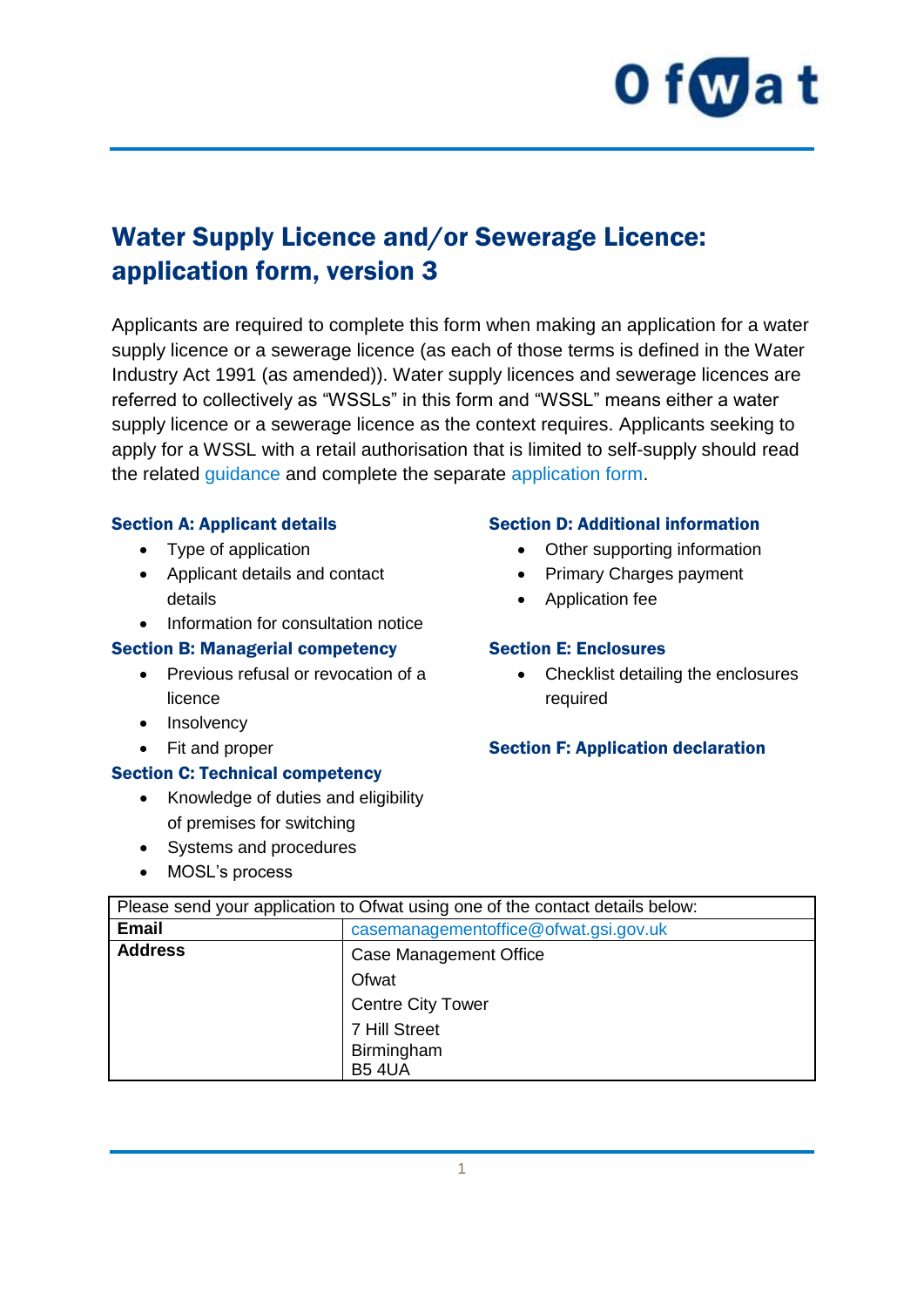This application form reflects the requirements of [Ofwat's notice](https://www.ofwat.gov.uk/publication/licence-application-notice/) under s17F of the WIA91. Applicants will need to submit attachments for some of the questions in this form and may also attach additional pages should more space for a response to any of the questions be needed. Any such additional pages should be numbered and clearly indicate which questions in this application form the information is being provided for against the relevant question and the completed application form should indicate if further supporting documents have been attached.

This form should be read in conjunction with guidance issued by Ofwat for this purpose (referred to in this form as the [Guidance\)](https://www.ofwat.gov.uk/publication/application-guidance-water-supply-sewerage-licence-wssl/). The Guidance outlines the information that we expect to be provided in response to the questions in this application form. To support applicants with completing the application form there is additional guidance at the end of this document. An applicant should ensure that it submits the information requested here along with fees payable to Ofwat. A checklist of required enclosures is set out in Section E.

Please note that if the information and/or documentation provided are incomplete, we will request the missing information. Further information may be requested by Ofwat at any time during the application process to enable a fair and thorough evaluation of the application to be carried out.

In completing its application, an applicant should highlight (explaining its reasons) any information that it would not wish to be published or disclosed by Ofwat in due course. In particular an applicant should set out clearly whether, and for what length of time, it considers the information submitted to be subject to any exemptions under the Freedom of Information Act 2000. Ofwat may have regard to such submissions when considering future publication or disclosure. We will retain your information in accordance with Ofwat's retention schedule and will not share it with third parties unless we have a legal obligation to do so. Further information on the treatment of confidential information, can be obtained from Ofwat at<http://www.ofwat.gov.uk/foi/>. If you have any concerns on how we manage your personal data please contact the Data Protection Officer at [FOI@ofwat.gsi.gov.uk](mailto:FOI@ofwat.gsi.gov.uk)

Please note that section 207 of the Water Industry Act 1991 provides that any applicant who knowingly or recklessly makes a statement in connection with an application for a licence that is false or misleading in a material particular is guilty of an offence in England and Wales.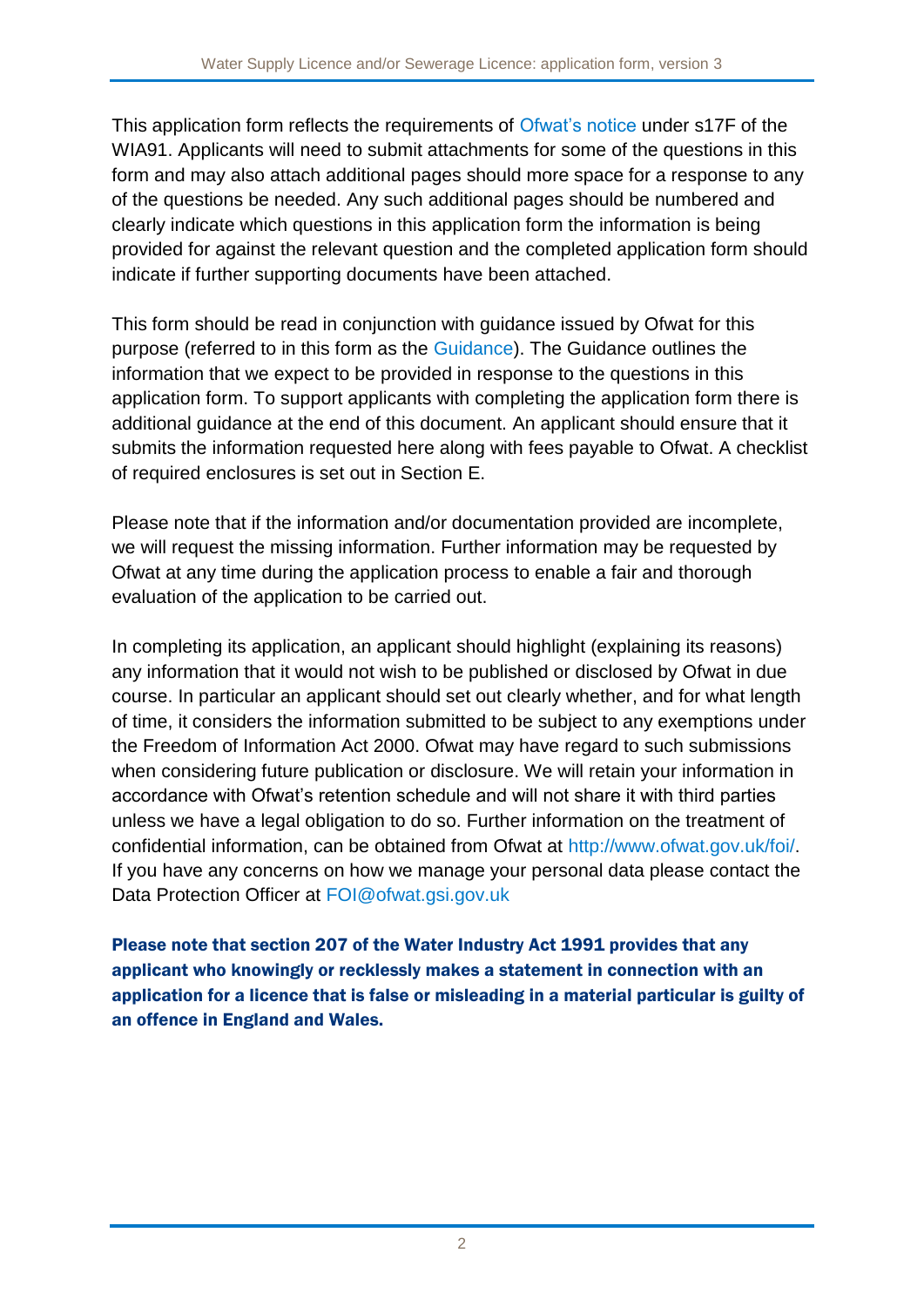# Section A: Applicant details

For additional guidance on questions in this section please see [here.](#page-16-0)

### A1. Please tick the appropriate boxes below to indicate which authorisations the applicant is applying for.

| <b>Location of</b><br>operation          | <b>Type of Authorisation</b>             | <b>Please tick</b> |
|------------------------------------------|------------------------------------------|--------------------|
| England                                  | Retail (water) authorisation             |                    |
|                                          | Retail (sewerage) authorisation          |                    |
|                                          | Wholesale authorisation <sup>1</sup>     |                    |
| Restricted retail authorisation<br>Wales |                                          |                    |
|                                          | Supplementary authorisation <sup>2</sup> |                    |

If the applicant is applying for a variation, as well as completing the above table regarding which licence is being applied for, please can the applicant indicate its existing licence number?

#### A2. Please provide the contact details of person to whom correspondence or queries concerning this application should be directed.

Contact name:

Position in company:

Contact address:

Email address:

1

Telephone number(s):

<sup>1</sup> Please note you must hold a WSSL with a retail or restricted retail authorisation or apply for this at the same time to be eligible to apply for a wholesale or supplementary authorisation. In addition, only limited companies can hold a wholesale or supplementary authorisation. <sup>2</sup> See above footnote.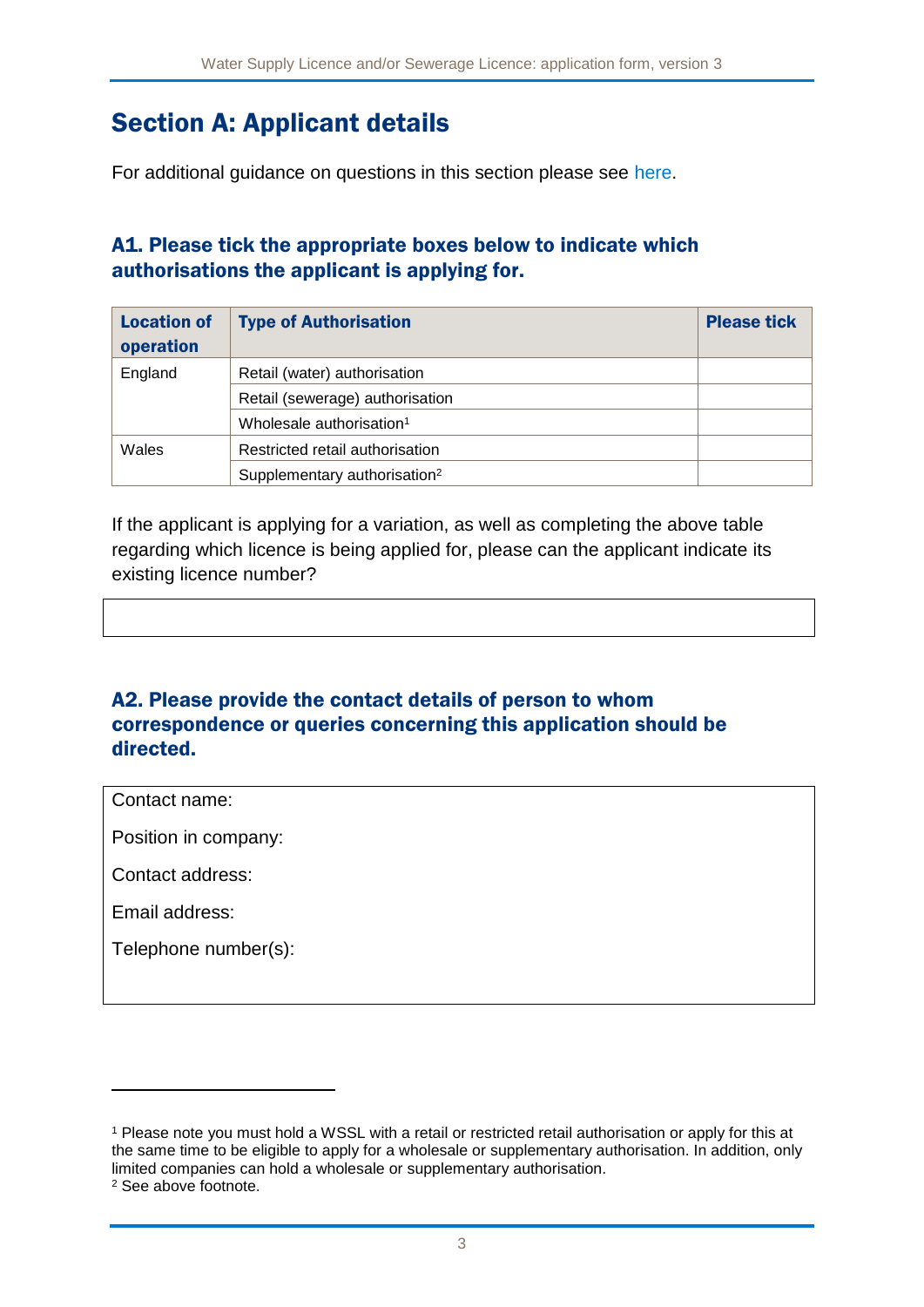#### A3. Is the contact provided in question A2 above also relevant for queries relating to the Drinking Water Inspectorate (DWI), Natural Resources Wales (NRW) and Environment Agency's (EA) assessment?

| Yes                  |                                                                                                                                |
|----------------------|--------------------------------------------------------------------------------------------------------------------------------|
| N <sub>o</sub>       | If there are different details for contact between the applicant<br>and the DWI, NRW or EA please provide these details below. |
| Contact name:        |                                                                                                                                |
| Position in company: |                                                                                                                                |
| Contact address:     |                                                                                                                                |
| Email address:       |                                                                                                                                |
| Telephone number(s): |                                                                                                                                |
|                      |                                                                                                                                |

#### A4. Please provide details for the applicant.

Applicant name:

Legal status:

Registered company number (if applicable):

Contact Address:

Email address:

Telephone number(s):

#### A5. Where the applicant is not an individual, please give the full names and contact details of each person concerned in the direction or management of the applicant's affairs.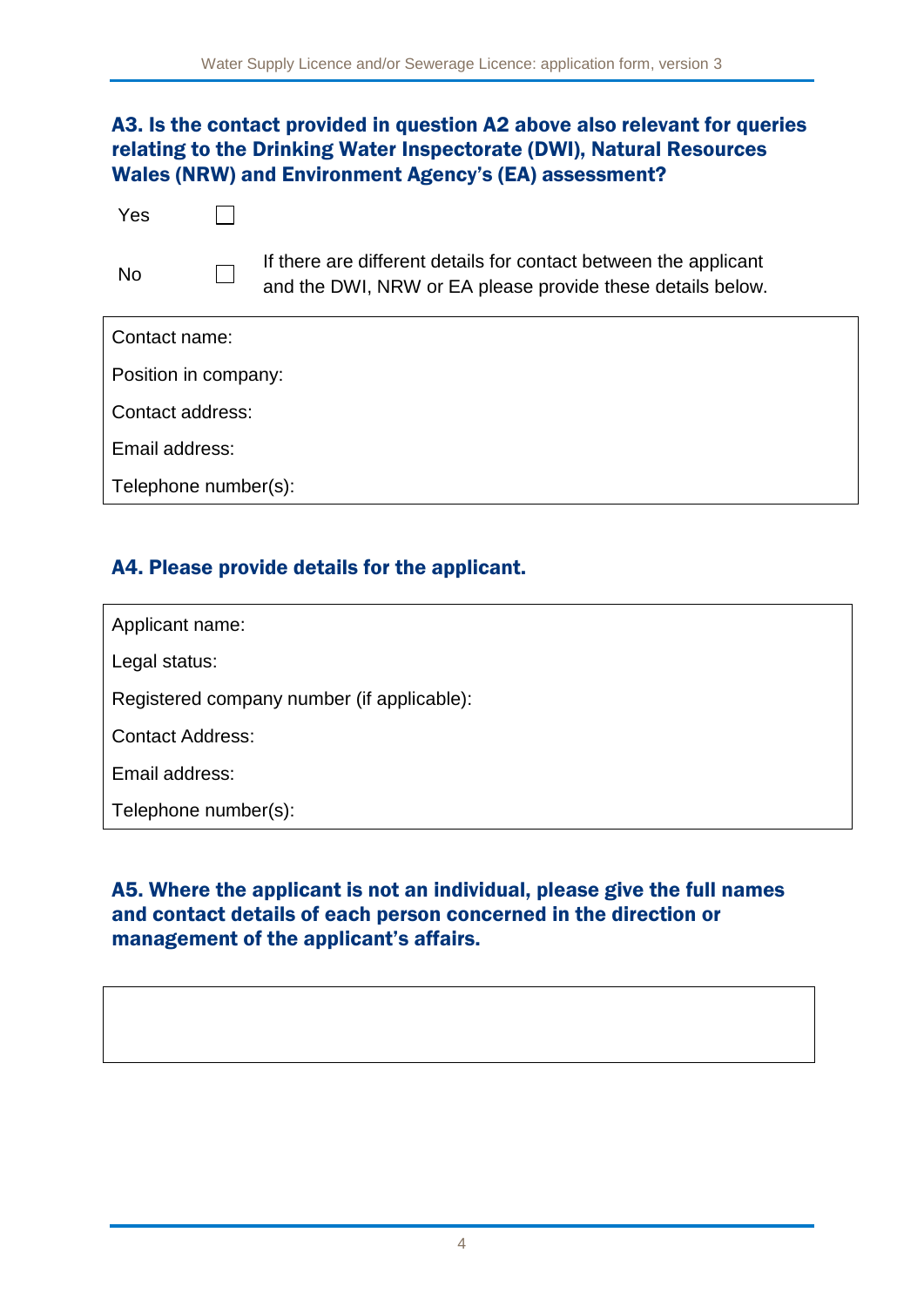A6. Please provide the name(s) and contact details (including, if applicable, the details referred to in response to questions A4 and A5 above) for any ultimate controller of the applicant, together with the details of the nature of the control exercised.

## A7. Does the applicant have any relationship with a company appointed as an undertaker, licensee or infrastructure provider under the Water Industry Act 1991?

| Yes       | Please give details below |
|-----------|---------------------------|
| <b>No</b> |                           |
|           |                           |

#### A8. Please provide information for the notice of application that will be published by Ofwat following confirmation that a complete application has been received.

The purpose of the information included in section A8 is to provide information that the applicant consents to be published as part of the notice of application which forms the commencement of Ofwat's public consultation period. Please refer to section 2.5 of the Guidance for further information.

Applicant's company name:

Registered company number (if applicable):

Contact Address:

1

Regulated owners or associates $3$  (if applicable):

<sup>&</sup>lt;sup>3</sup> These are companies that sit within the group that are regulated by Ofwat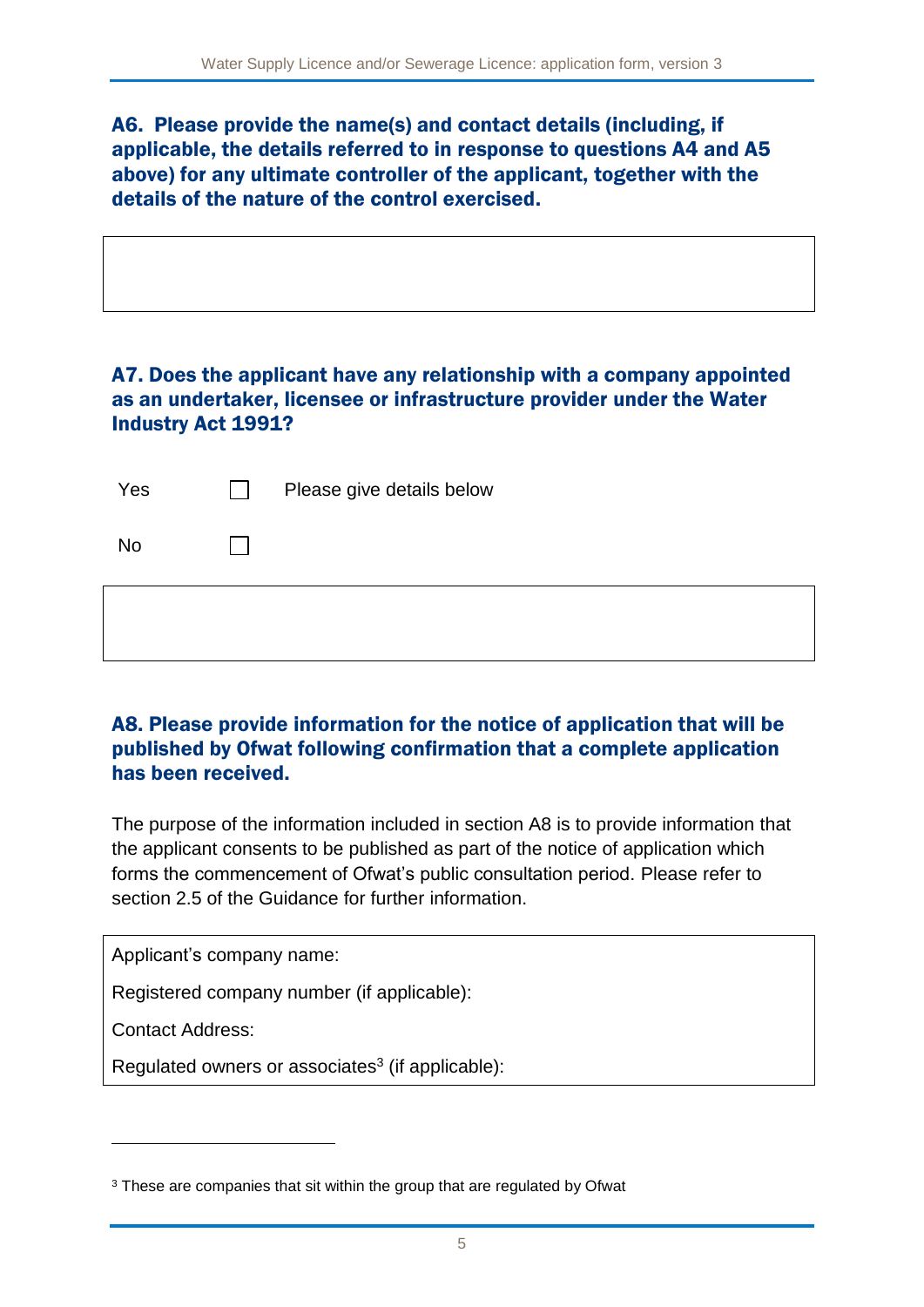Please provide a brief synopsis of the business plan (around 200 words) that can be published with the notice of application as part of the public consultation.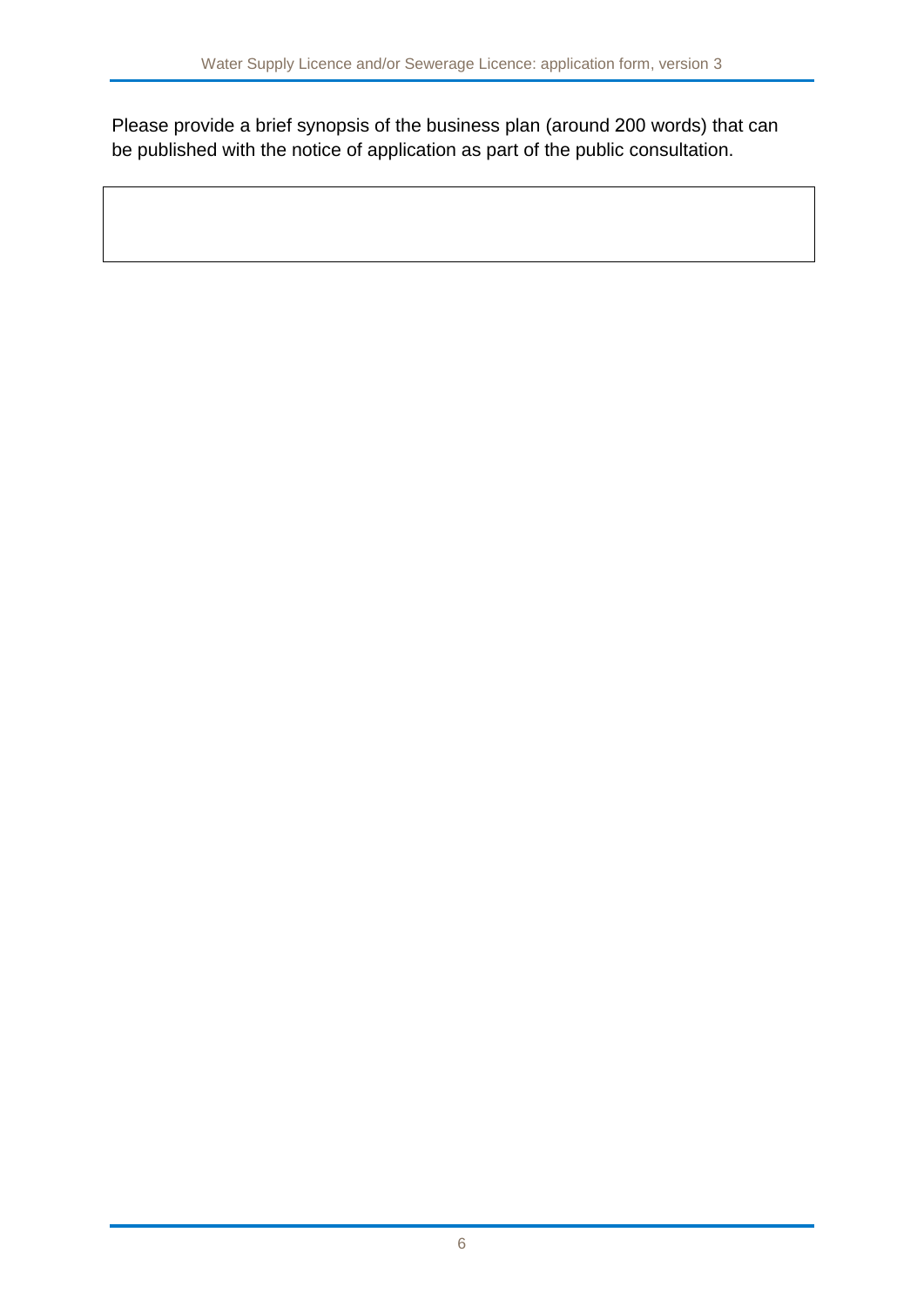## Section B: Managerial competency

For additional guidance on questions in this section please see [here.](#page-19-0)

B1. Is the applicant and are all of the persons referred to in response to question A6 'fit and proper' persons? If any relevant person cannot complete the 'fit and proper' declaration, the reasons for that must be set out below.

| Yes | Please include declarations (see Guidance – section 3.9.3) |
|-----|------------------------------------------------------------|
| No. | Please give details of below                               |

B2. Do any of those persons concerned in the direction or management of the applicant detailed in response to question A5 above currently work, or have they previously worked, in a regulated utility?

| Yes       | $\mathbf{I}$ | Please give details of below |
|-----------|--------------|------------------------------|
| <b>No</b> |              |                              |
|           |              |                              |

B3. Do the individuals concerned with the direction or management of the applicant detailed in response to question A5 above hold any professional or industry qualifications that are relevant to the management of the applicant as a licensed retailer or wholesaler as appropriate?

| Yes       | $\mathbf{L}$ | Please give details of below |
|-----------|--------------|------------------------------|
| <b>No</b> | $\mathbf{I}$ |                              |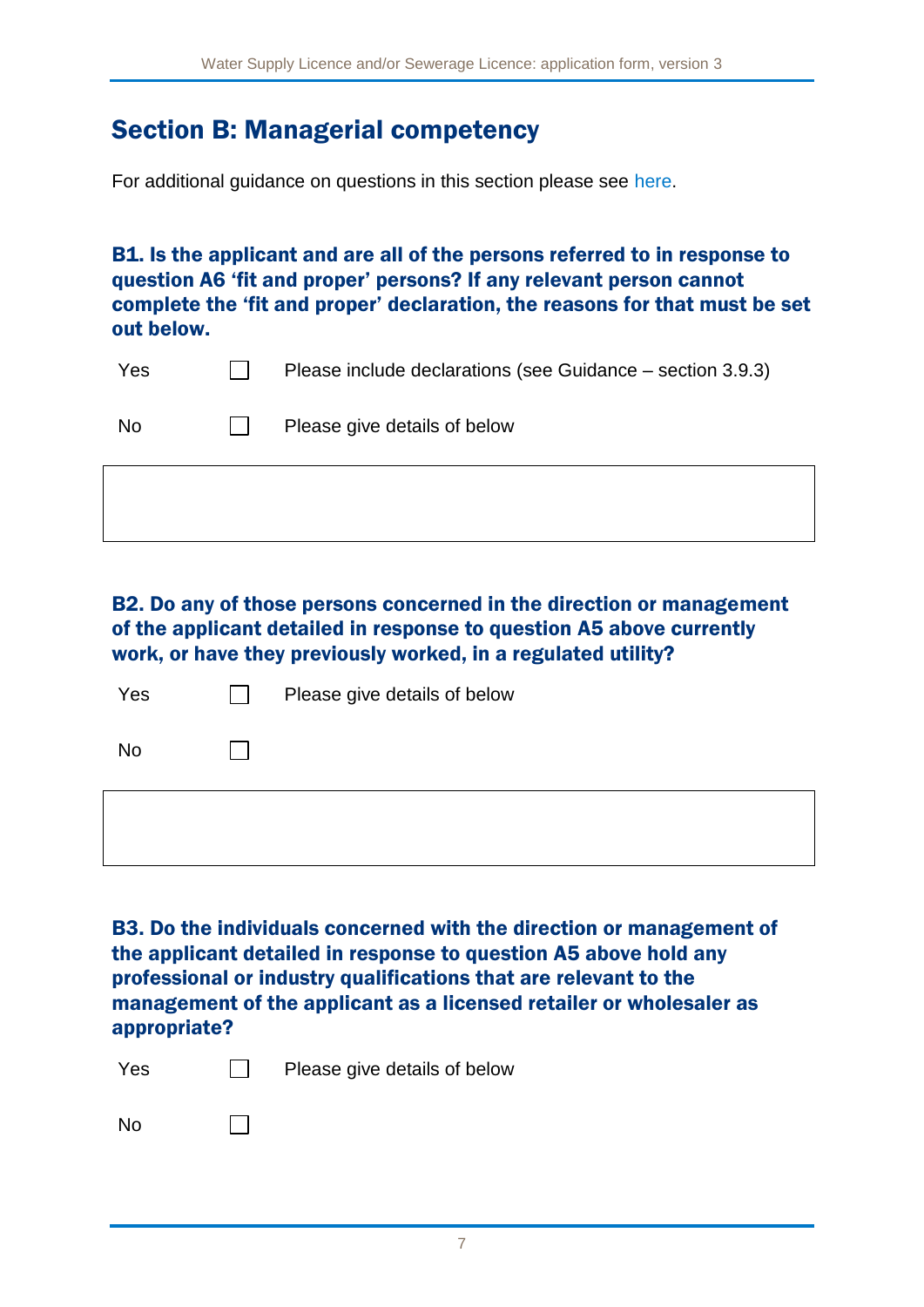B4. Have any of those persons concerned in the direction or management of the applicant detailed in response to question A5 above been involved in any regulated utility business where a licence has been revoked, withdrawn or refused?

| Yes       | Please give details below |
|-----------|---------------------------|
| <b>No</b> |                           |

B5. Have any of those persons concerned in the direction or management of the applicant detailed in question A5 above been involved in any insolvency event, including any period of receivership or administration?

| Yes       | Please give details below |
|-----------|---------------------------|
| <b>No</b> |                           |
|           |                           |

B6. Please provide details of any current litigation involving the applicant or any of the persons referred to in response to question A5.

| Yes | Please give details of below |
|-----|------------------------------|
| No  |                              |
|     |                              |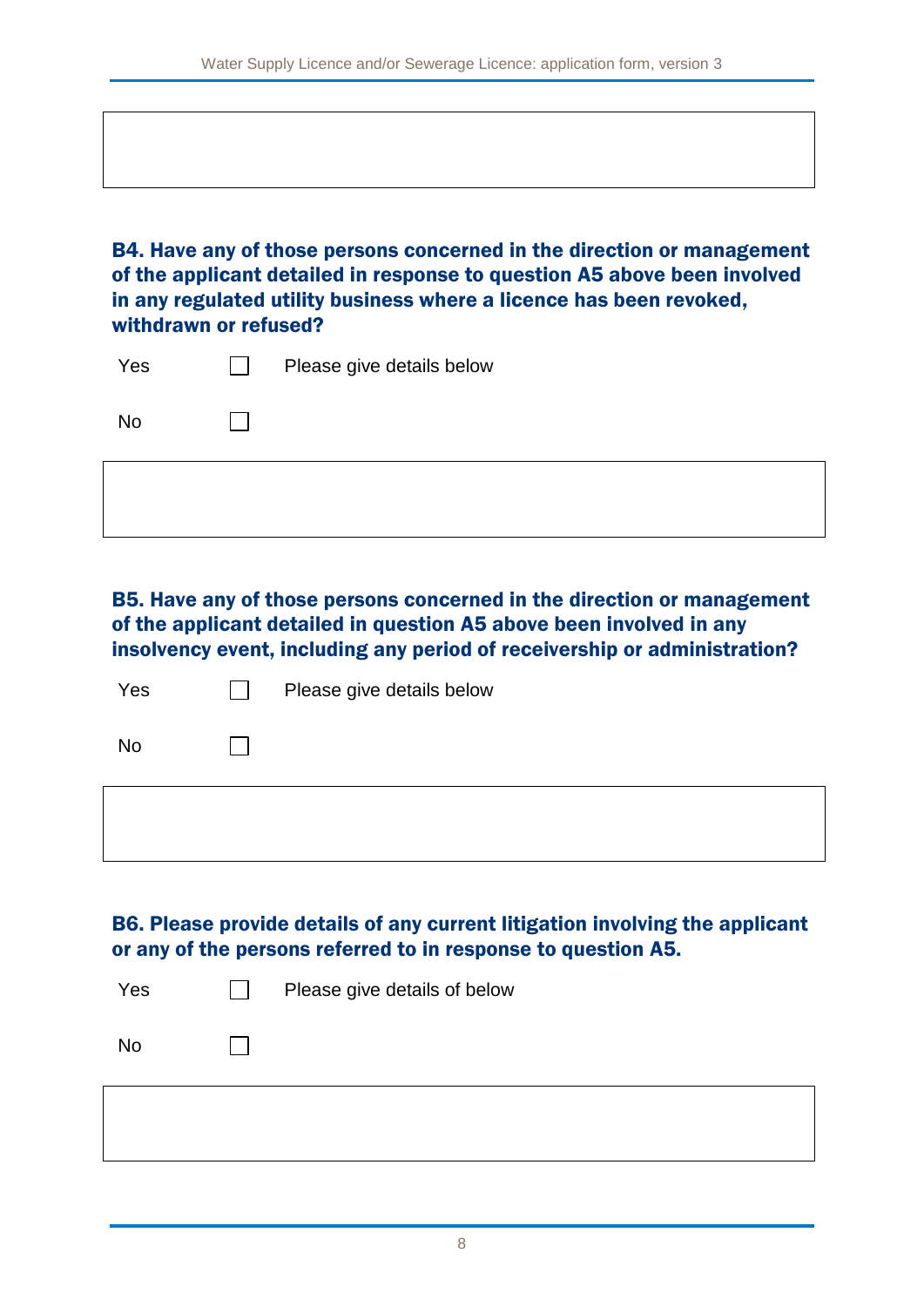### B7. Please provide details of any cases that involve the applicant or any of the persons referred to in response to question A5 above, where they have plead or been found guilty of a criminal offence and/or been subjected to a civil penalty.

This should exclude minor convictions or penalties. Where the persons listed at question A5 above have any unspent convictions please provide declarations from each person(s) to this effect.

| Please provide declarations<br><b>No</b> | Yes | Please give details of below |
|------------------------------------------|-----|------------------------------|
|                                          |     |                              |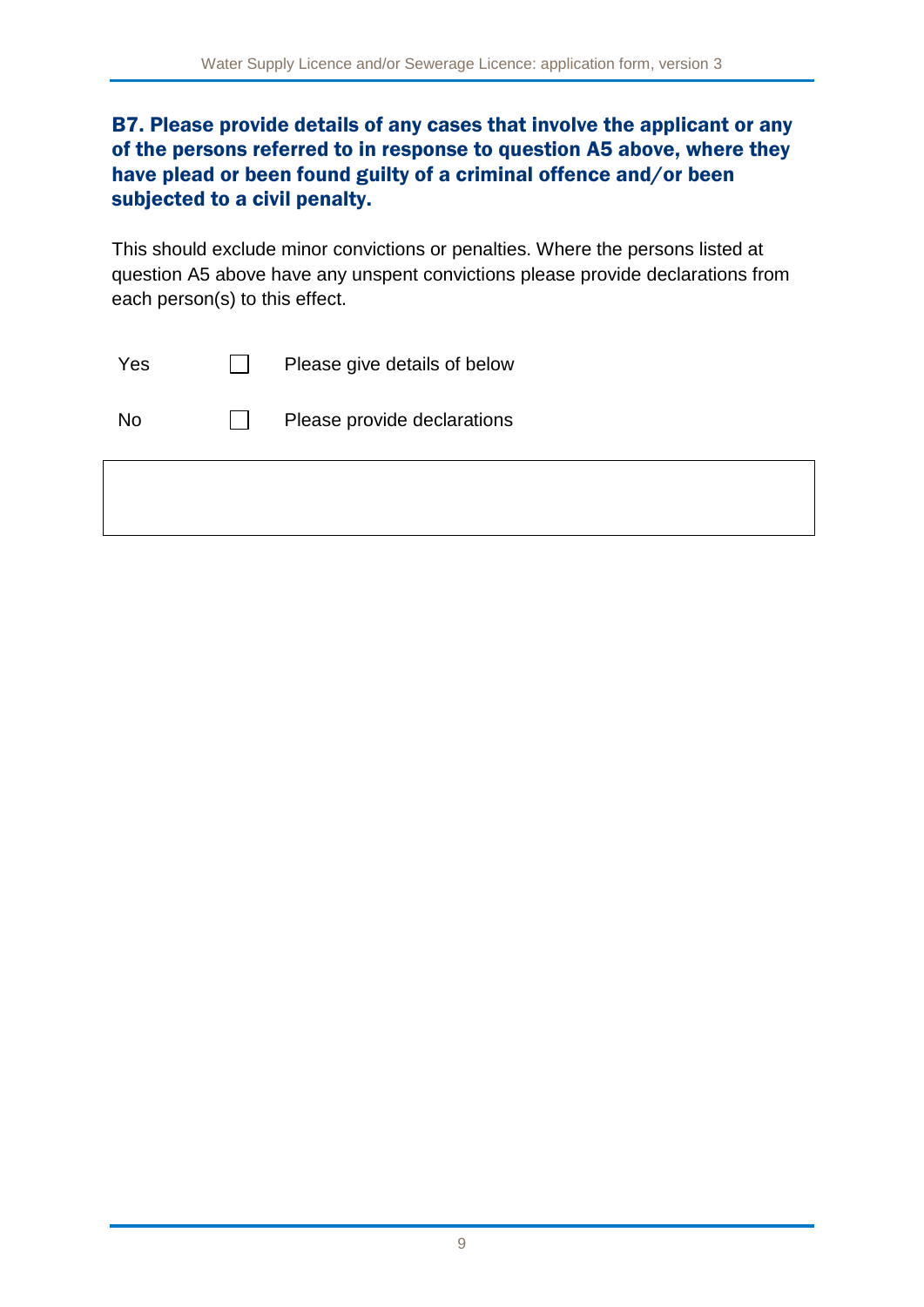# Section C: Technical competency

For additional guidance on questions in this section please see [here.](#page-21-0)

C1. Please give details as to how the applicant will ensure that it has adequate knowledge of the duties of water supply and/or sewerage licensees (as applicable) and that systems and procedures have been put in place to comply with those duties. Please complete the relevant parts below as appropriate to your application.

Please see section 3.7 of the Guidance for further details particularly the relevant sections that apply to the DWI, EA and NRW as appropriate.

#### a. Retail Authorisation and Restricted Retail Authorisation applicants

## b. Wholesale Authorisation and Supplementary Authorisation applicants

C2. Please give details as to how the applicant will ensure that it has adequate knowledge of the difference in the duties of licensees between England and Wales, and that systems and procedures have been put in place to comply with those duties.

C3. Please give details as to how the applicant will ensure that it has adequate knowledge of the eligibility of customers to switch.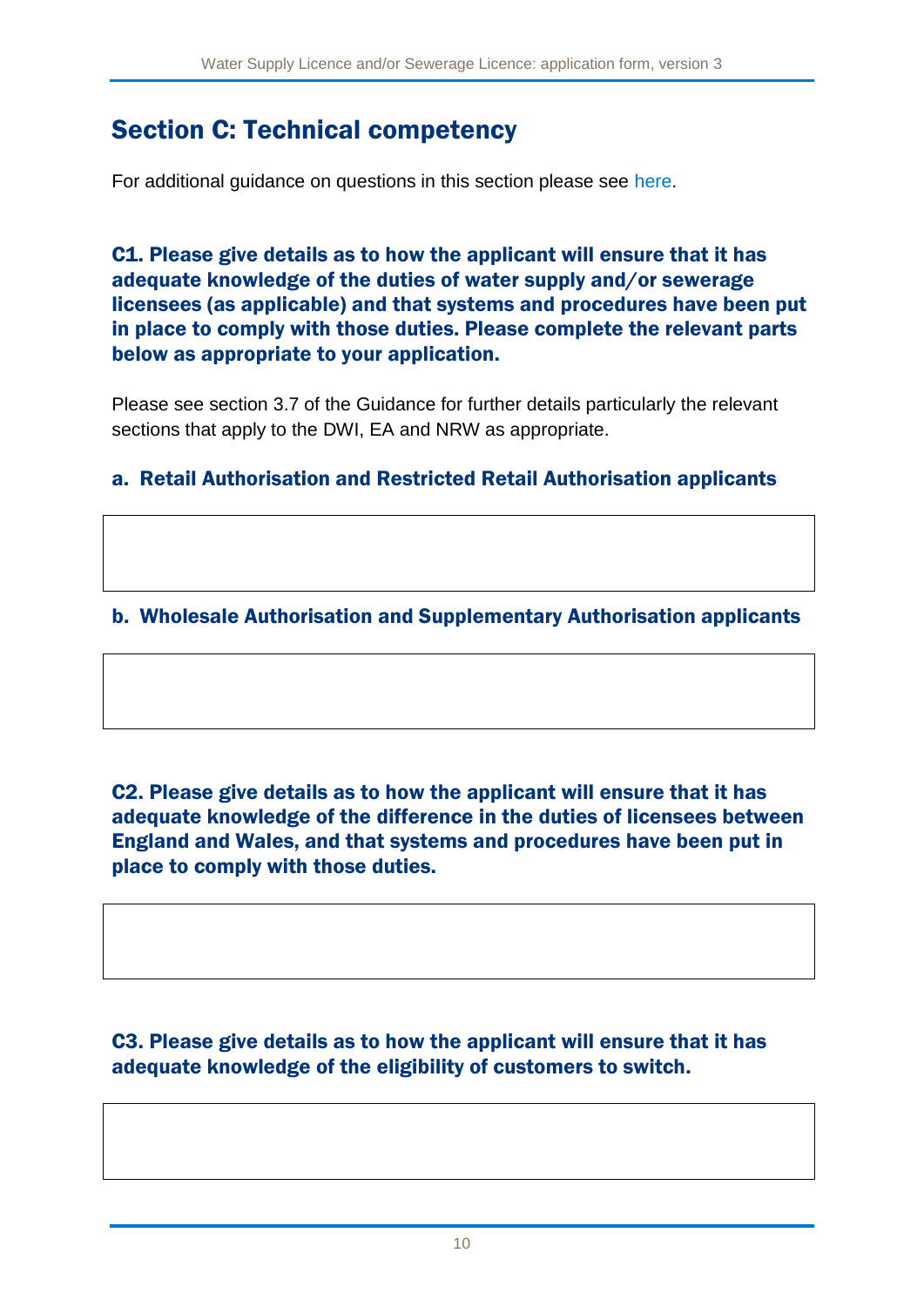### C4. Please explain how the applicant has satisfied itself that its customer facing systems and procedures have sufficient capacity and capability to support its proposed business plan?

#### C5. Please confirm whether the applicant intends to apply for or has MOSLs market entry assurance certification for the use of low or high volume interface with market systems? Please indicate "Low" or "High".

| High |  |
|------|--|
| Low  |  |

### C6. Please confirm whether the applicant intends to make use of the transfer of certification from incumbent retailer to associated retailer?

| Yes |  |
|-----|--|
| No  |  |

If the answer to question C6 is "Yes", please provide full details of the transfer including the approach and the expected timings of the transfer. Please confirm the steps taken to ensure that the transfer will be effective and reliable, together with related contingency plans.

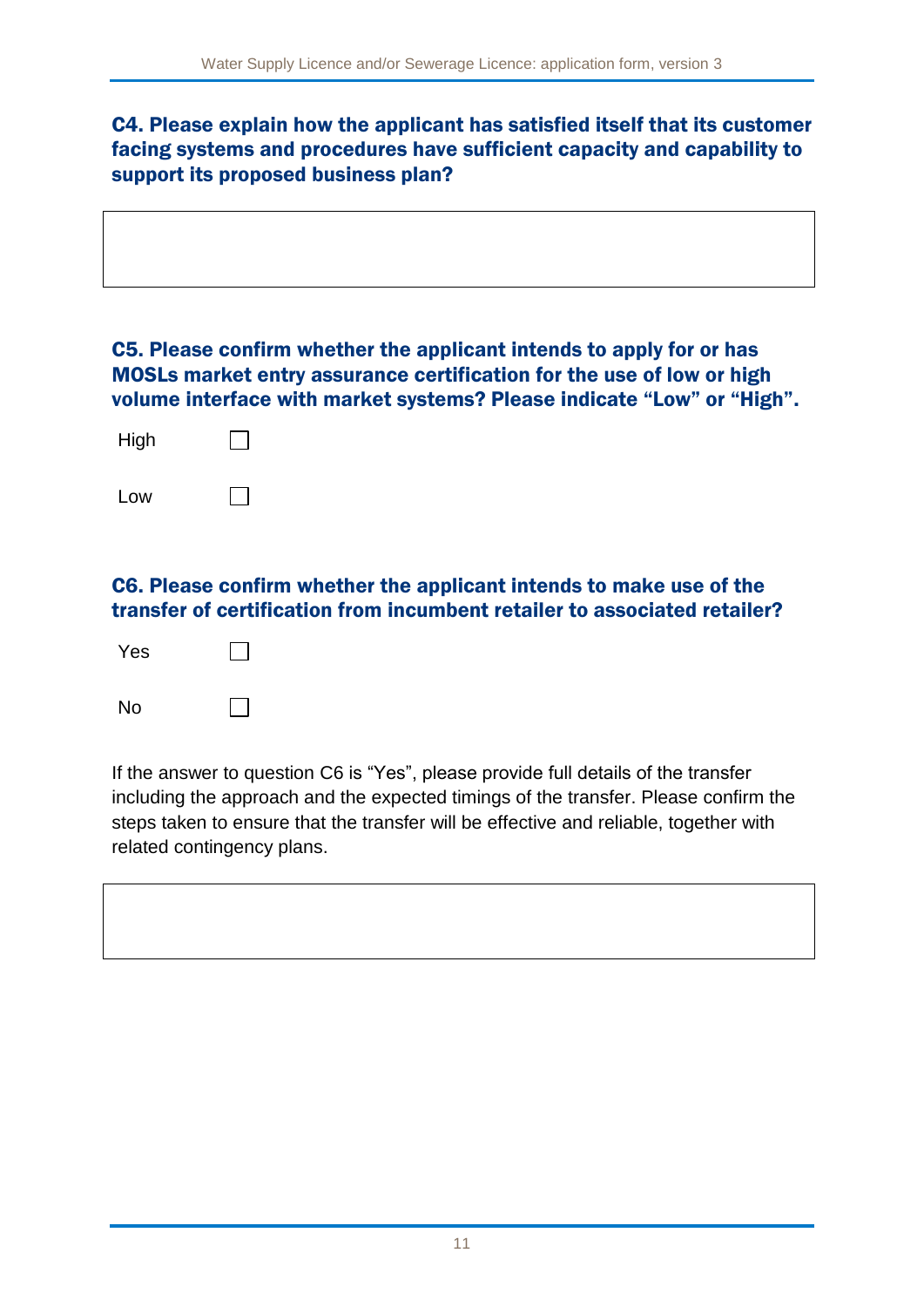# Section D: Additional information

For additional guidance on questions in this section please see [here.](#page-23-0)

## D1. Does the applicant have a financial backer?

| Yes | Please give details below and include a declaration from<br>the backer                                                                                                                                      |
|-----|-------------------------------------------------------------------------------------------------------------------------------------------------------------------------------------------------------------|
| N٥  | Please set out below how the company will fund the<br>anticipated costs of operating as a WSSL. It should<br>provide supporting evidence as proof of funds for the<br>amounts required to fund its business |
|     |                                                                                                                                                                                                             |

D2. Does the applicant consider that any of the standard licence conditions or any other regulatory requirements should not apply in respect of its licence application? If so, please indicate which conditions or requirements they are and details of the reasons for the proposed disapplication of those conditions or requirements.

| Yes       | Please give details below |
|-----------|---------------------------|
| <b>No</b> |                           |
|           |                           |

### D3. Please provide details of any facts or circumstances that might adversely affect the applicant's ability to exercise the functions authorised under the licence(s) the applicant is applying for.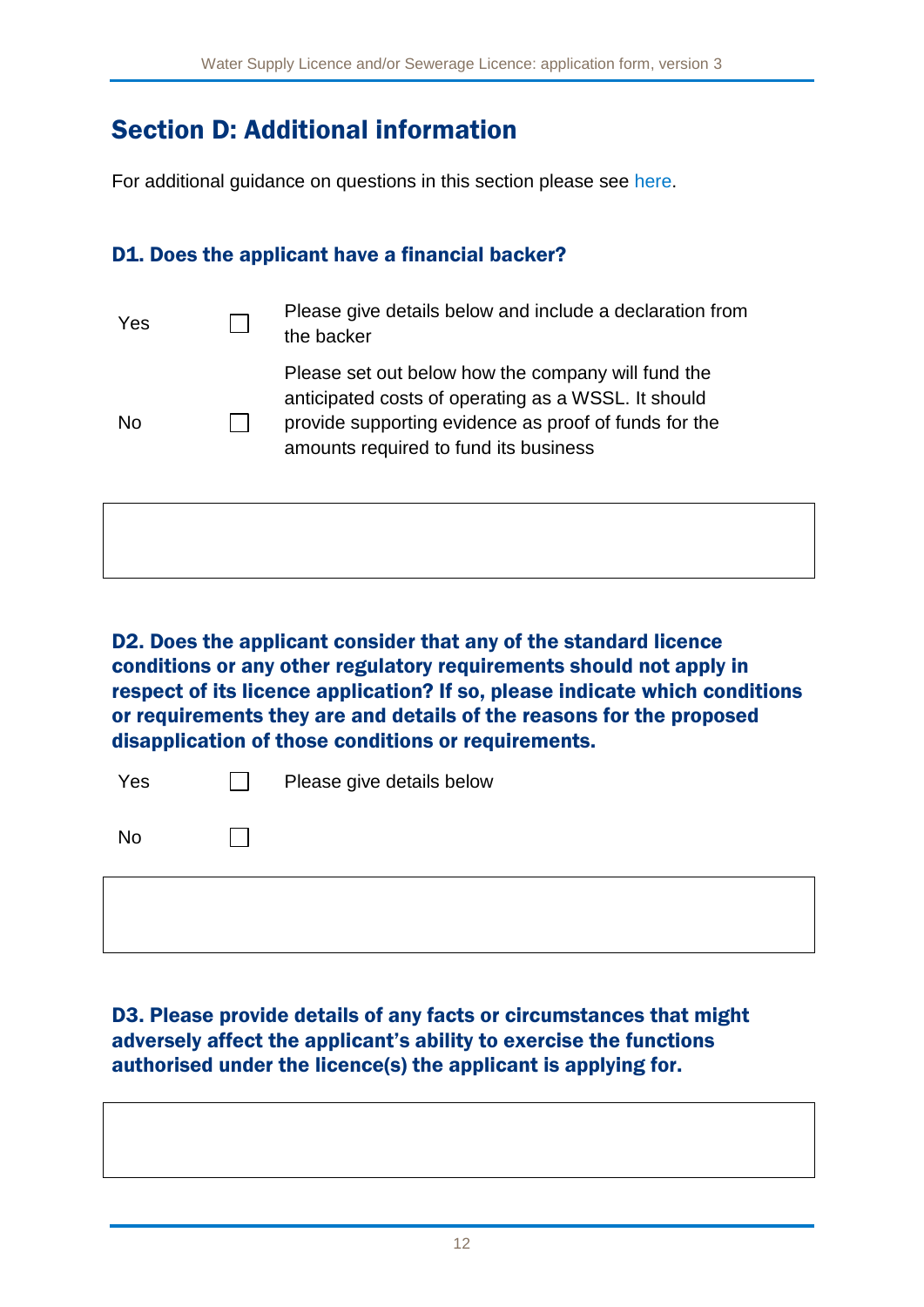#### D4. How has the applicant submitted the application fee with the application form?

| Electronic transfer $\Box$ |  |
|----------------------------|--|
|                            |  |

 $\Box$ 

**Cheque** 

#### D5. Do you require a receipt for payment of the application fee?

| Yes       |  |
|-----------|--|
| <b>No</b> |  |

#### D6. Please tick how you anticipate paying the Primary Charges to the applicable wholesalers.

| Pre-payment  |  |
|--------------|--|
| Post-payment |  |

D7. Please specify below any additional information that you feel is necessary to support your application. Please list any other documents you are providing.

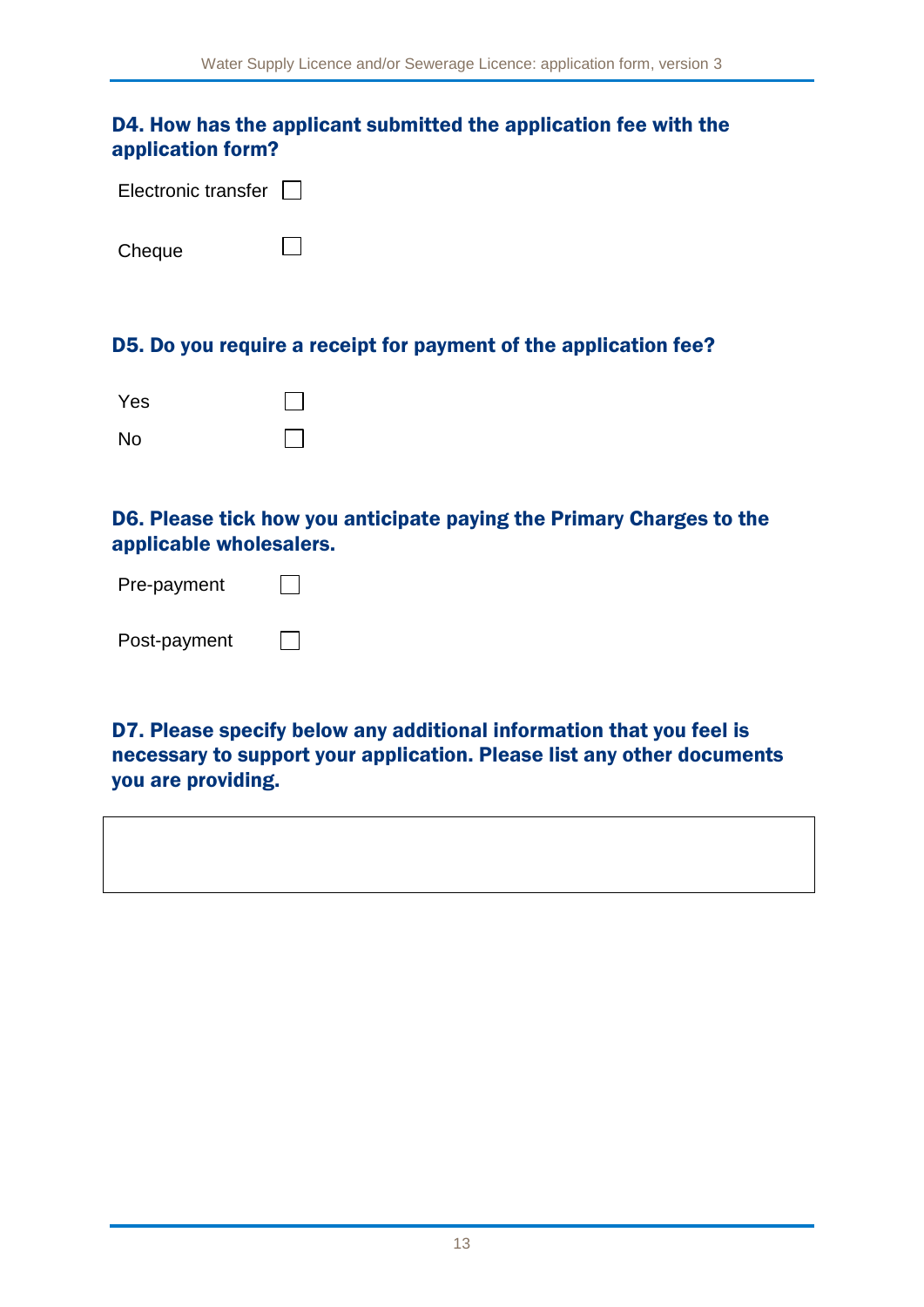## Section E: Enclosures

This section provides a list of tick boxes to ensure that all the additional documents required are included with the application form. If you do not provide the information required within this section we will be unable to process your application.

### Please check the following are included for ALL applications except where it specifically states it is not needed:

| Fee                                                                                                                                                                                                                                                                         |  |
|-----------------------------------------------------------------------------------------------------------------------------------------------------------------------------------------------------------------------------------------------------------------------------|--|
| Letter of authority (if third party is submitting the application on behalf of the<br>applicant)                                                                                                                                                                            |  |
| <b>Business Plan</b>                                                                                                                                                                                                                                                        |  |
| Cover letter confirming that the business plan has been agreed by those<br>persons concerned in the direction or management of the applicant                                                                                                                                |  |
| CVs for key personnel                                                                                                                                                                                                                                                       |  |
| Organisational structure chart                                                                                                                                                                                                                                              |  |
| Management structure chart                                                                                                                                                                                                                                                  |  |
| Statement of any unspent criminal convictions                                                                                                                                                                                                                               |  |
| Copy of latest audited statutory accounts and annual report (if available)                                                                                                                                                                                                  |  |
| Three years' projected balance sheets, cash flow statements and profit and<br>loss statements. The financial information should be provided in the form of<br>an Excel spreadsheet, with a clear narrative demonstrating any underlying<br>assumptions that have been made. |  |
| Certificate of Adequacy                                                                                                                                                                                                                                                     |  |
| Declaration from Financial Backer (if applicable)                                                                                                                                                                                                                           |  |
| Declarations of 'fit and proper' status                                                                                                                                                                                                                                     |  |
| Declarations that the applicant, if granted a licence, will work positively with<br>CCWater, the DWI, the EA and the NRW.                                                                                                                                                   |  |
| Declarations that persons detailed at question A5 of this application form are<br>aware of the responsibilities of licensees under the WIA91.                                                                                                                               |  |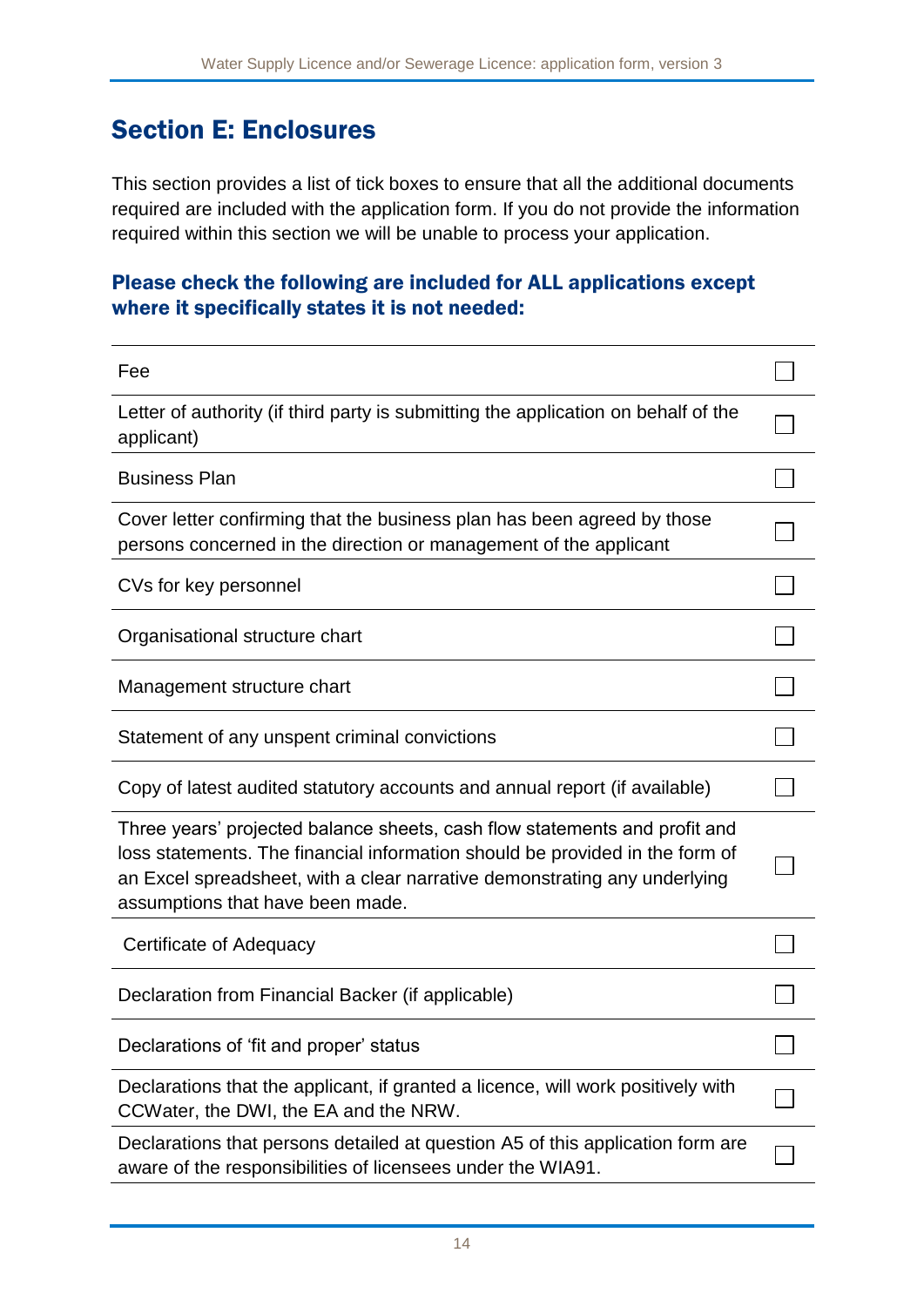# Section F: Applicant declaration

I confirm that, having made due enquiry of the applicant (if someone other than me) and each of the persons (if any) listed in the response to *Question A5,* the information supplied is complete and correct to the best of my knowledge and belief.

I confirm that I, and (if someone other than me) the applicant, will provide such further information as Ofwat requests in connection with its assessment of this application and will inform Ofwat if there is any material change to the circumstances of the applicant and/or the information contained in this application.

I confirm that I, and (if someone other than me) the applicant, consents to Ofwat sharing the contents of this application, including for the avoidance of doubt any enclosures, with third parties whose input is necessary or desirable for the assessment of this application.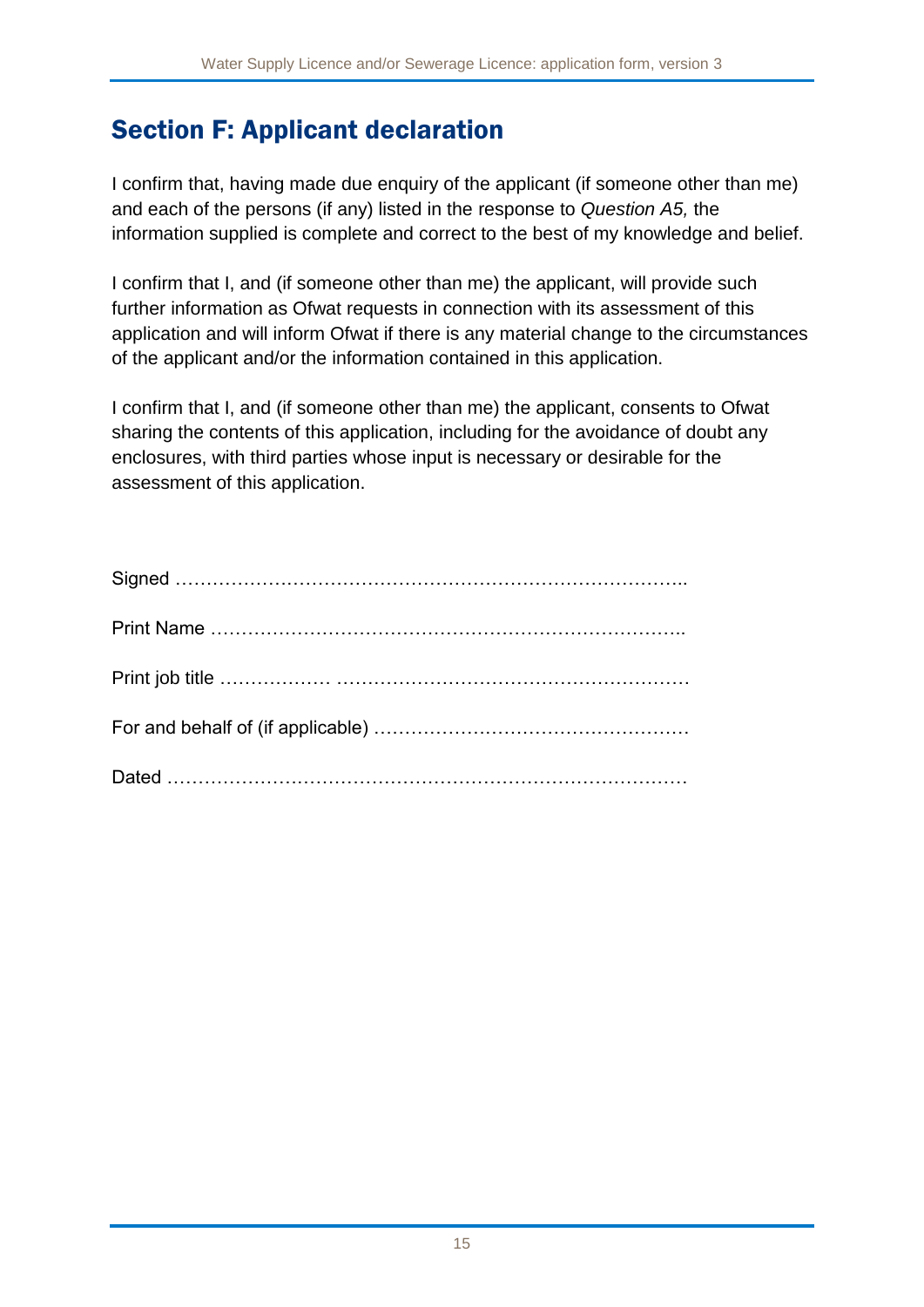# Additional guidance

## <span id="page-16-0"></span>Section A

**Question 1:** The application form requires applicants to select the type of authorisation(s) for which they are applying. A summary of the authorisations available under a WSSL licence are shown below:

| <b>Area</b> | <b>Authorisation</b><br><b>Type</b> | <b>Service type that</b><br>can be provided | <b>Eligible customers that</b><br>can be served               |
|-------------|-------------------------------------|---------------------------------------------|---------------------------------------------------------------|
| England     | Retail (Water)                      | <b>Retail services</b>                      | $1 \quad$<br>the licensee                                     |
|             |                                     |                                             | 2.<br>persons associated with the<br>licensee                 |
|             |                                     |                                             | 3.<br>the licensee's customers                                |
|             | Retail                              | <b>Retail services</b>                      | the licensee<br>1.                                            |
|             | (Sewerage)                          |                                             | 2.<br>persons associated with the<br>licensee                 |
|             |                                     |                                             | the licensee's customers<br>3.                                |
|             | Wholesale <sup>4</sup>              | Wholesale services                          | The licensee's customers that<br>meet the minimum annual user |
|             |                                     |                                             | threshold of 5MI <sup>3</sup>                                 |
| Wales       | Restricted                          | <b>Retail services</b>                      | The licensee's customers that                                 |
|             | Retail <sup>5</sup>                 |                                             | meet the minimum annual user                                  |
|             |                                     |                                             | threshold of 50Ml <sup>3</sup>                                |
|             | Supplementary <sup>6</sup>          | Wholesale services                          | The licensee's customers that                                 |
|             |                                     |                                             | meet the minimum annual user                                  |
|             |                                     |                                             | threshold of 50Ml <sup>3</sup>                                |

Applicants who select authorisations that are listed as applicable to England are indicating that they would like to use the supply system and/or sewerage system of an appointed company whose area is wholly or mainly in England to provide services to eligible customers. For this purpose, supply system has the meaning given in

1

<sup>4</sup> This is available for water services only and the applicant must be a limited company. In order to apply for a wholesale authorisation, the applicant must already hold a WSSL with a retail or restricted retail authorisation or apply for these at the same time.

<sup>5</sup> This is available for water services only.

<sup>&</sup>lt;sup>6</sup> This is available for water services only and the applicant must be a limited company. In order to apply for a supplementary authorisation, the applicant must already hold a WSSL with a retail or restricted retail authorisation or apply for these at the same time.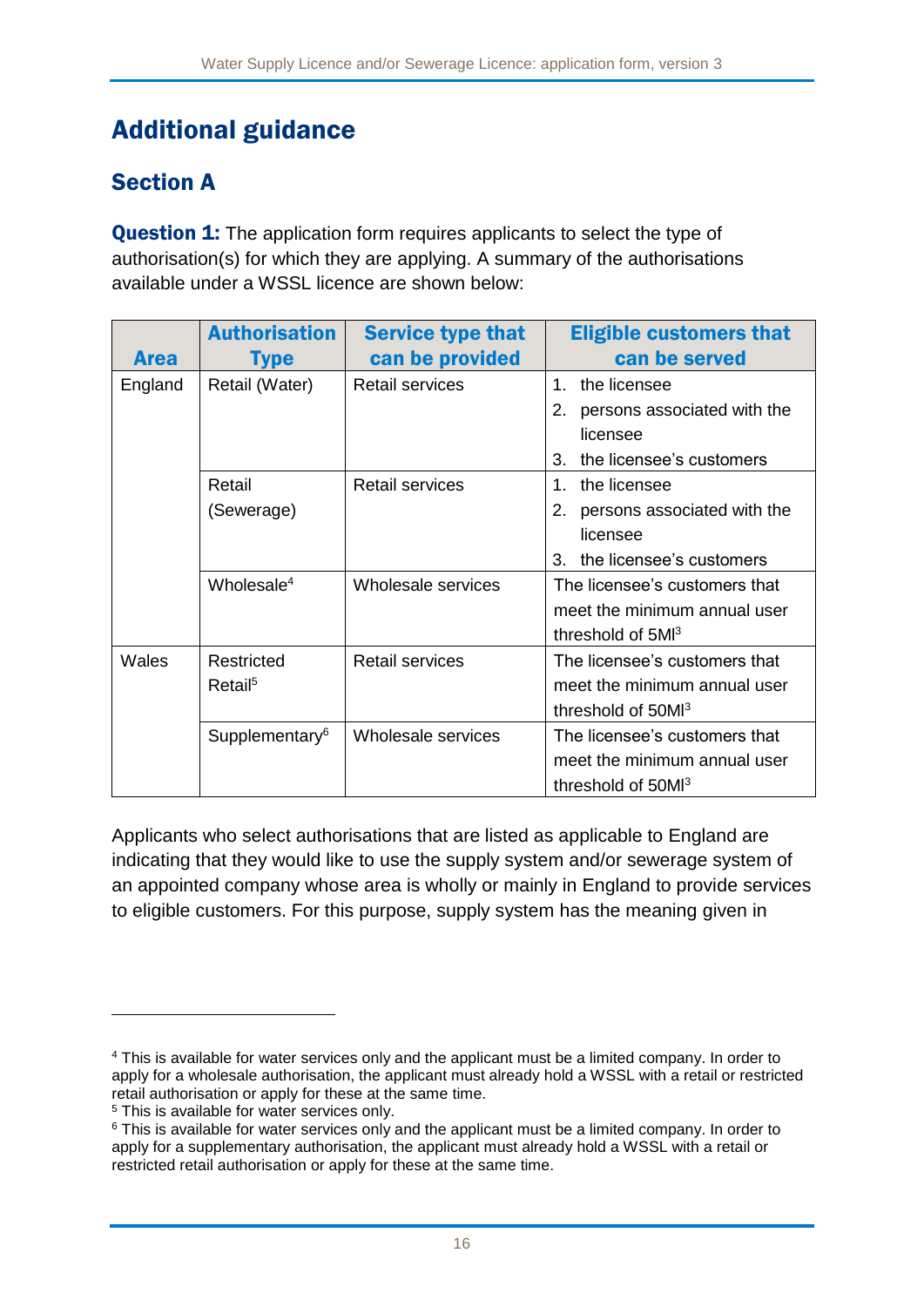section 17B(4A) WIA91 and sewerage system has the meaning given in section 17BA(7) WIA91.<sup>7</sup>

Applicants who select authorisations that are listed as applicable to Wales are indicating that they would like to use the supply system of an appointed company whose area is wholly or mainly in Wales to provide services to eligible customers. For this purpose, supply system has the meaning given in section 17B(5) WIA91.<sup>8</sup> Applicants should note that it is not possible to apply for a sewerage licence in relation to the use of sewerage systems of appointed companies whose areas are wholly or mainly in Wales.

Applicants should be aware that there are separate statutory provisions in the WIA91 in relation to water supply and sewerage service provision respectively. In particular applicants should note the offences in sections 66I, 66J and 117P WIA91.

**Question 2:** Where the applicant is not an individual, please provide the contact details of the person who may be contacted concerning the application.

If an application is completed by a third party on behalf of the applicant, please ensure that the contact details for the applicant are included alongside the details of the third party (if applicable). A letter of authority should also be provided as a supporting document if using a third party.

**Question 4:** Where the application is by an individual, please indicate the contact details (business address, telephone number and email address). Where the applicant is not an individual, please indicate the jurisdiction in which the applicant is established and the address of its principal place of business. In setting out the applicant's legal status, please indicate whether the applicant is, for example, a body corporate, partnership, unincorporated association, individual or some other entity.

**Question 5:** The persons concerned in the direction or management of the applicant's affairs would typically include, in the case of companies, their directors (executive and non-executive) and, in the case of partnerships, each of the partners. In addition, details of any other persons occupying senior management positions (for example, chief executive, financial controller etc.) should be provided where those individuals will be directly accountable for the licensed part of the applicant's

1

<sup>7</sup> Sections 17B(4A) and 17BA(7) were introduced into the WIA91 by the WA14 and when this guidance was issued had not yet come into effect.

<sup>&</sup>lt;sup>8</sup> Section 17B(5) was introduced into the WIA91 by the WA14 and when this guidance was issued had not yet come into effect.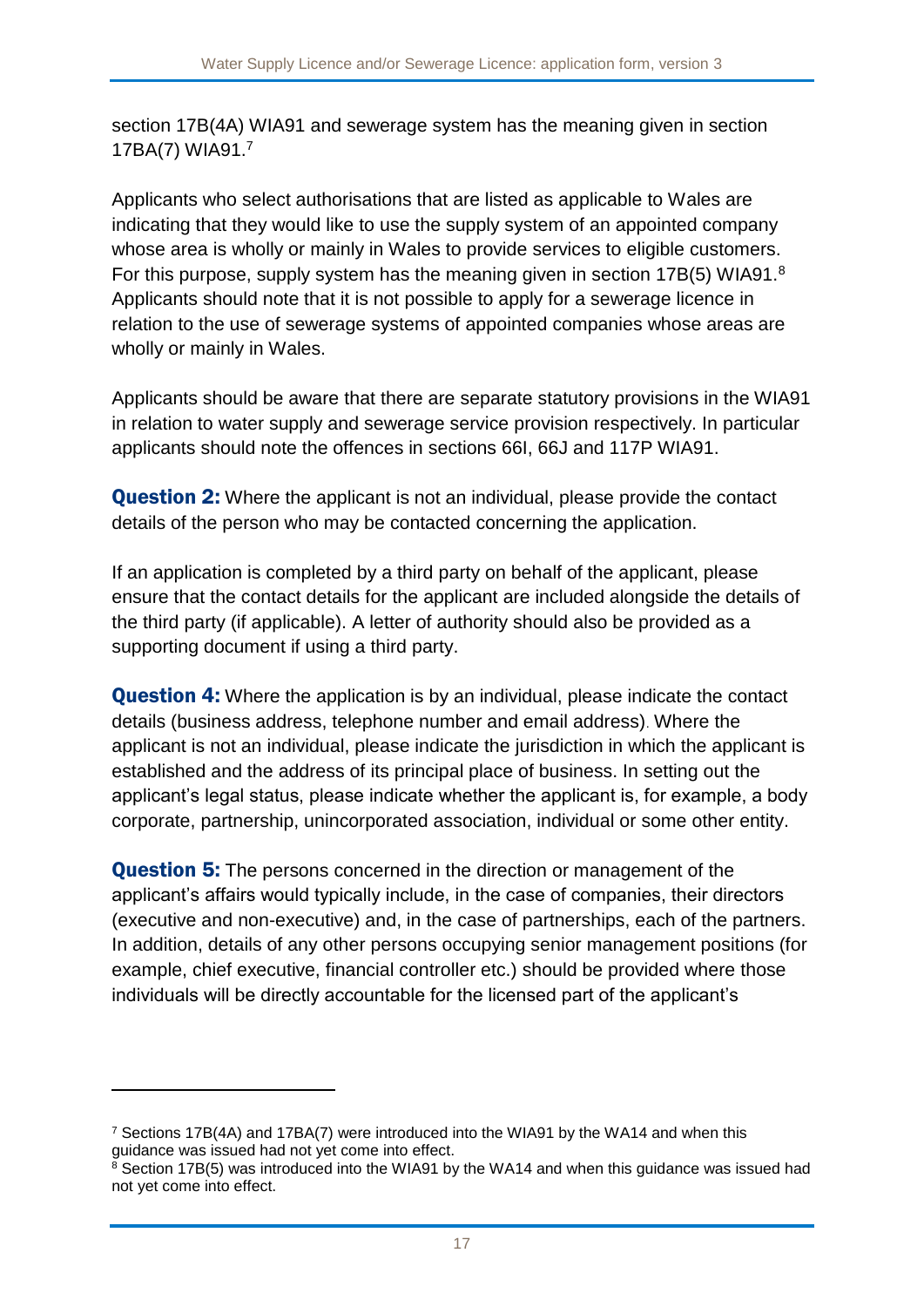business. If the applicant is an individual the answer to this question should be 'Not applicable' or 'N/A'.

**Question 6:** If the applicant has no ultimate controller, the response to this question should be 'Not applicable' or 'N/A'.

For the purpose of the application as a whole, the 'ultimate controller'<sup>9</sup> means a person or undertaking who, acting alone or jointly, has control of the applicant and is not itself controlled by another person or undertaking.

**Question 7:** The applicant should provide details of any relationship it has with an appointed water or sewerage company where there is common ownership or common control. The applicant should also highlight this detail on the organisational structure chart required to be included as an enclosure with the application form. This should make clear the nature of the relationship between the applicant and the relevant company, and the nature of any contractual relationships it has with the company.

**Question 8:** The purpose is for the applicant to provide information that it consents to Ofwat publishing as part of the notice of application which forms the commencement of Ofwat's public consultation period. Further detail on the consultation can be found in 2.5 of the Guidance.

1

<sup>9</sup> The concept of control should be interpreted and assessed in accordance with Merger Regulation (Council Regulation (EC) No 139/2004 on the control of concentrations between undertakings, OJ L 24/1, 29.1.2004).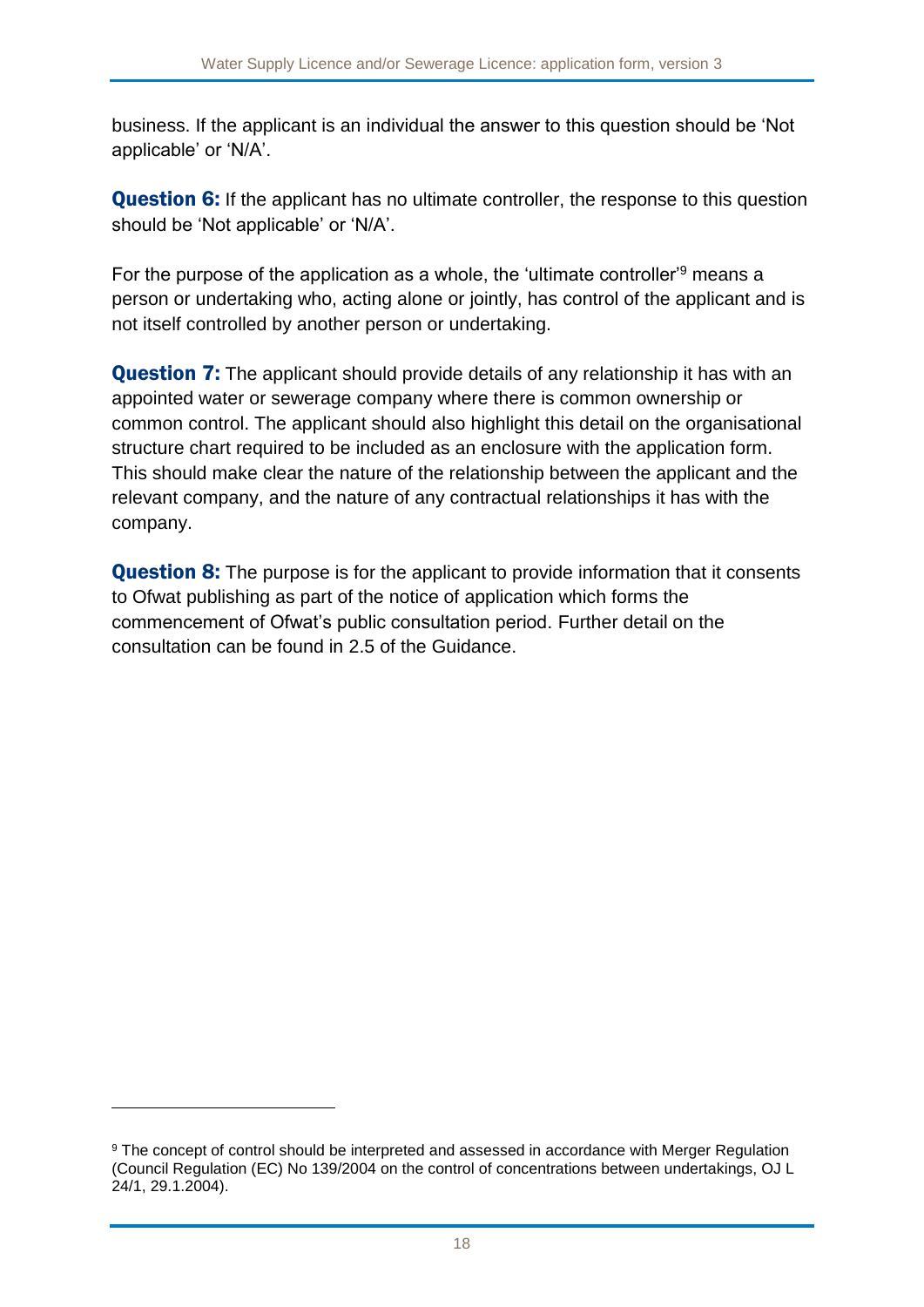## <span id="page-19-0"></span>Section B

## Question 1: 'Fit and proper' requirement

We will have regard to the responses to previous questions in considering whether a person meets our requirement to be fit and proper. In determining whether a person is fit and proper, we will have regard to, but will not be limited to:

- Any statement setting out the circumstances of the case where the person has been convicted of a criminal offence in response to Question A5.
- Any statement setting out the circumstances of the case where the person has been the subject of any adverse finding or any settlement in civil proceedings in response to Question A5.
- Any statement setting out the circumstances of the case where the person is currently involved in litigation in response to Question A5.
- Any statement setting out the circumstances of the case where the person has been the director, partner or concerned in the management of a business that has gone into insolvency liquidation or administration while the person has been involved with that organisation in response to Question A5.

Whether the person has been, or is currently, the subject of investigation or disciplinary proceedings by any regulatory body. The applicant must provide details of any regulatory investigations or disciplinary proceedings in the last three years involving the applicant (or any of the individuals concerned with the direction or management of the applicant). A statement setting out the nature of the investigation/ disciplinary matter(s) must be provided.

**Question 2:** Details should be provided of any current and/or previous employment within a regulated utility of those persons referred to in question A5, This information should include, but is not limited to, regulated utilities within England and Wales.

In addition to any experience in the water and sewerage industry, previous retail experience or previous experience of other regulated utilities such as electricity, gas or telecommunications will be particularly relevant.

**Question 3:** Details should be provided of any professional or industry qualifications that are relevant to the management of the applicant as a licensed retailer or wholesaler as appropriate.

Questions 4: Applicants should give details of all previous or similar applications for a licence by the applicant or any of the persons referred to in question A5, including applications that were refused, revoked, withdrawn or otherwise unsuccessful.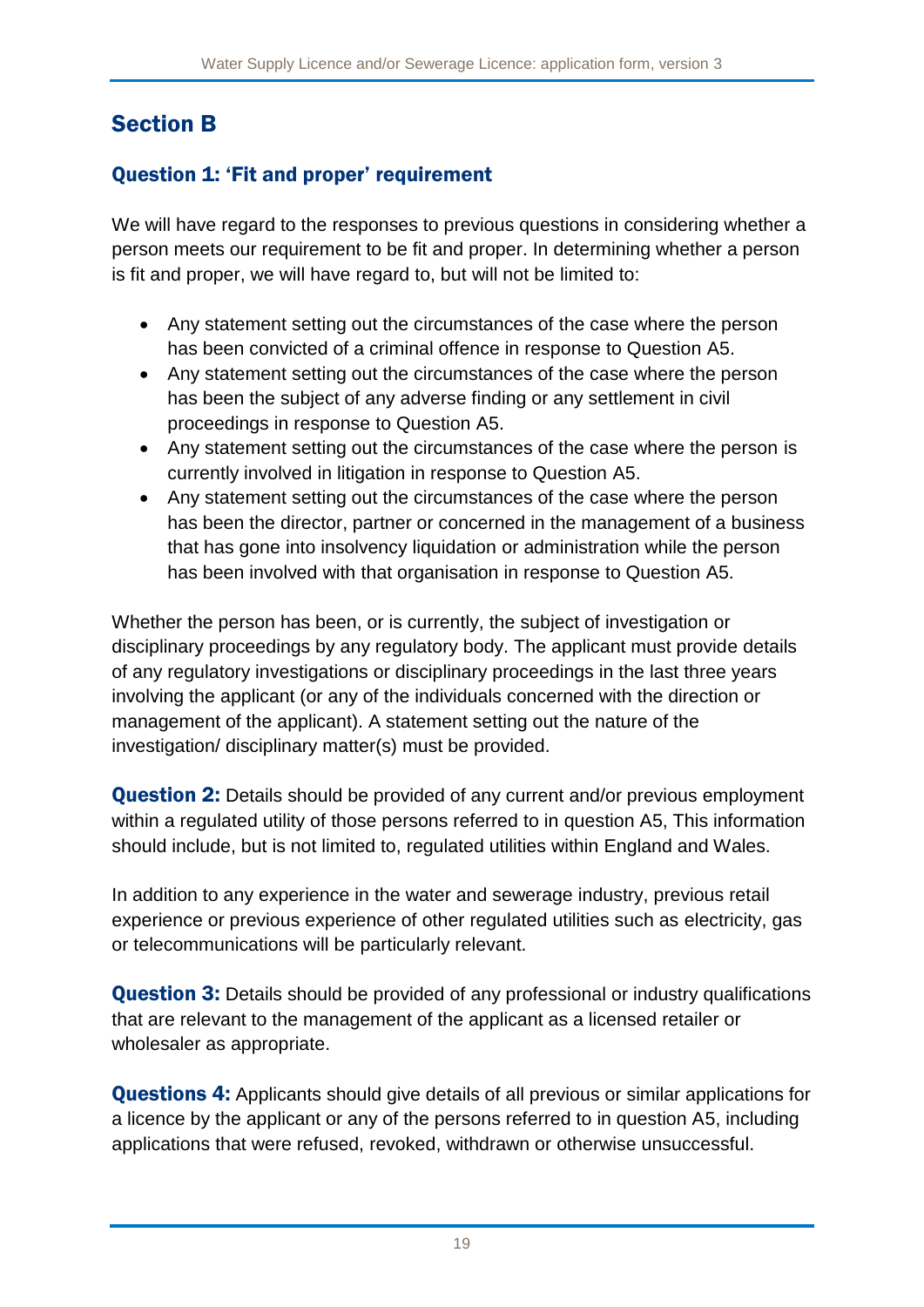**Question 5:** Applicants should include details of every occasion on which the applicant or any of the persons referred to in question A5 has been involved with a regulated utility which has been the subject of enforcement or revocation proceedings in respect of its licence or other authorisation, as well as details of any insolvency event.

**Question 6:** Applicants should include pending and ongoing litigation. Disclosure should cover not only court proceedings, but also those raised by or before any other tribunal or regulatory agency. Applicants should also indicate the jurisdiction in which each litigation has been raised. Where there is a large number of cases to disclose, for example, in relation to routine debt collection, we are willing to consider disclosure of information on the basis of categories.

**Question 7:** Applicants should indicate the jurisdiction in which they were convicted. We would not expect applicants to submit information about minor convictions or penalties, such as routine traffic violations. If applicants are unsure about whether or not something is a 'minor' conviction or penalty, then they should raise it with us prior to making their application. Applicants should note that we regard civil penalties as including any enforcement orders issued by a court, tribunal or other regulatory agency.

If the persons referred to in question A5 have any unspent convictions an individual declaration signed by each of these person(s) should be provided. Further information can be found in section 3.9.2 of the Guidance.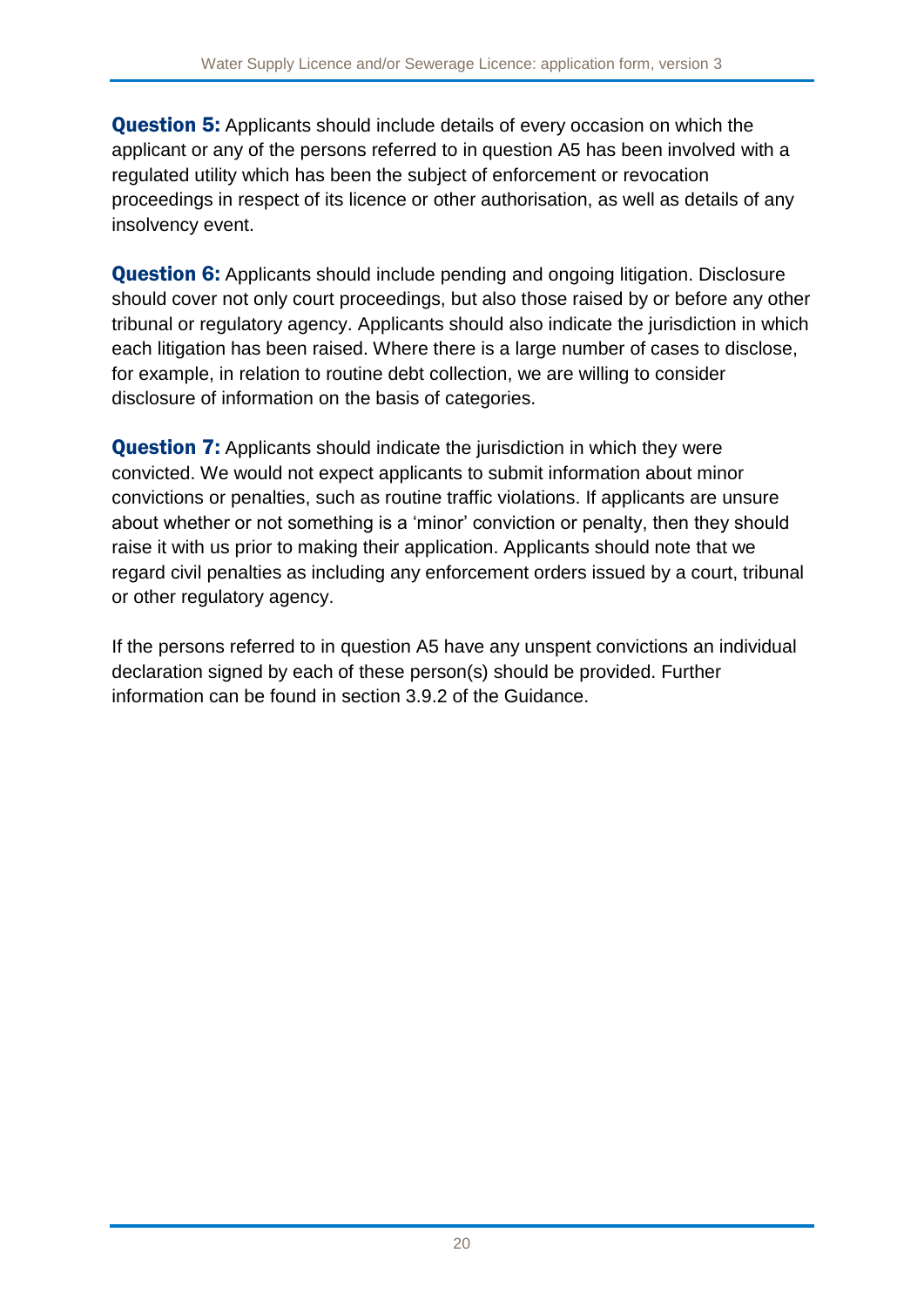# <span id="page-21-0"></span>Section C

**Question 1:** Please see section 3.7 of the Guidance for further details.

Question 2: Please see section 3.7 of the Guidance for further details.

**Question 3:** Applicants should demonstrate that they have the understanding and procedures in place to ensure that they can identify whether a customer is eligible for switching. The distinction between eligibility requirements for retail, restricted retail, wholesale and supplementary authorisations should also be addressed.

**Question 4:** Recent experience in the energy market has demonstrated that problems related to customer service can compromise the switching process for customers and undermine general confidence in the market. So as some licence holders will increase the scale of their business very rapidly as a result of being an acquiring licensee for a company exiting the retail market, or through other activity in the new market, we have included a question on this issue.

This question asks applicants to explain how they have satisfied themselves that their customer facing systems and procedures have the capacity and capability to support the proposed business plan. The question is designed to get applicants to explain what design thinking and/or testing they have done to make sure that if they do acquire large numbers of customers, they can maintain service standards for both their existing and new customers. We expect this to cover aspects such as IT systems and staffing levels and training.

By customer facing systems and procedures, we mean those systems and procedures that applicants use for any element of service after a customer has signed-up with them, until the point at which that customer transfers to another retailer. Aspects such as sales and marketing are of less concern since the impact of any deficiencies will be on the applicant rather than the customer.

The question has been designed to be proportional for different types of applicants. So for example, applicants who have only a small number of customers or whose business plans do not signal rapid growth in customer numbers will need to provide less information than those who intend to grow quickly.

**Question 5:** Question 5 seeks confirmation as to whether the applicant intends to seek market entry assurance certification for the use of the low or high volume interface. This is to help ensure that the scale of plans set out in the licence application process is consistent with the interface capability.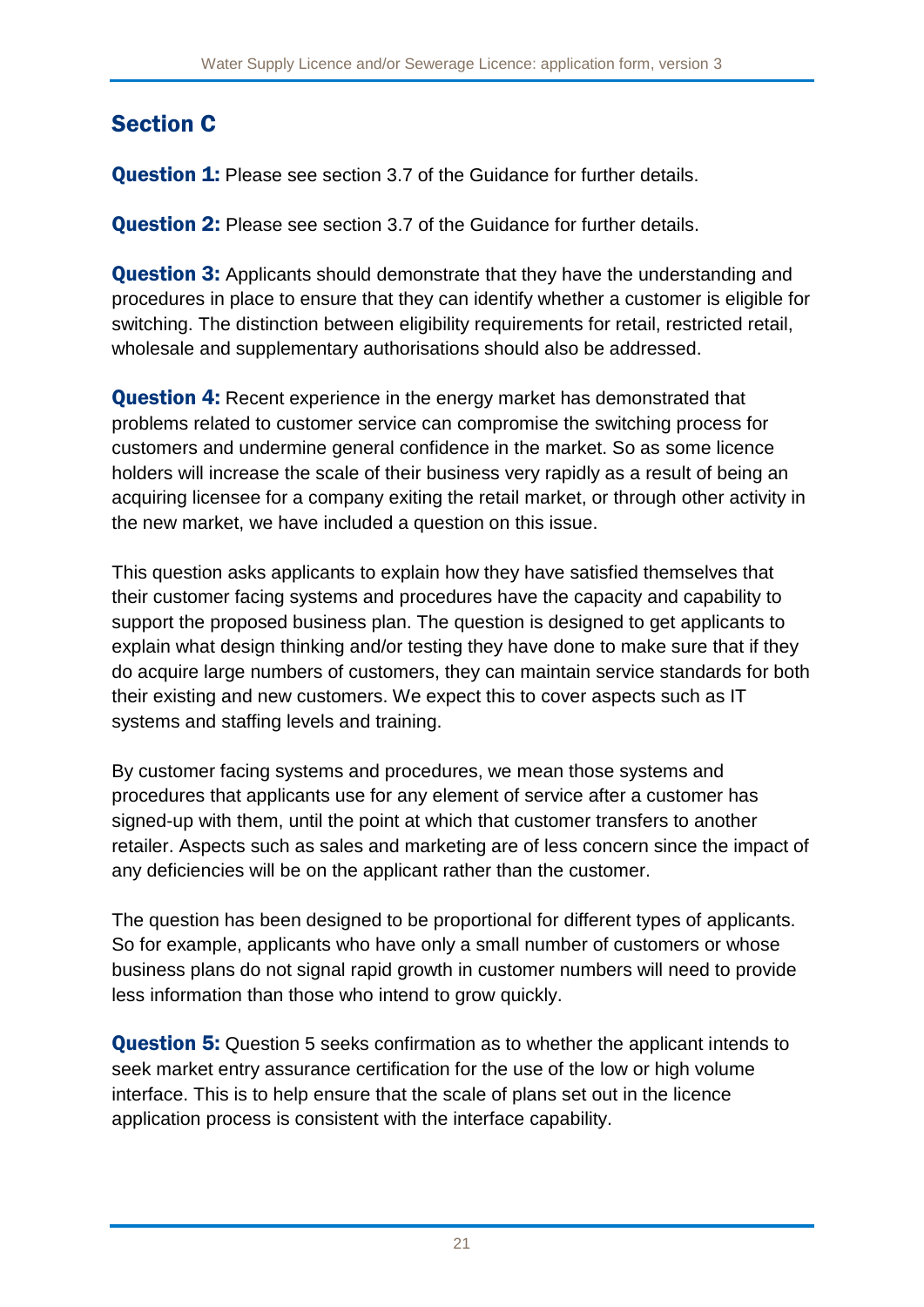Question 6: MOSL allows the transfer of certification from incumbent retailer to an associate retailer who will make use of the certified capability for operation in the live market. This assumes that Defra approves the exit application.

Where an applicant intends to make use of transferable certification, it must explain this in the response to this question. Applicants are asked to explain the circumstances behind this approach, together with the expected timing and details of the transfer. The response should also explain the steps that they plan to ensure that the transfer will be effective (e.g. the quality and breadth of capability will be as expected) and reliable (e.g. that the applicant will have control of the capability). Applicants should also comment on their contingency plans in the event that the transfer does not proceed as planned as well as how they will ensure that their Certificate of Adequacy remains valid.